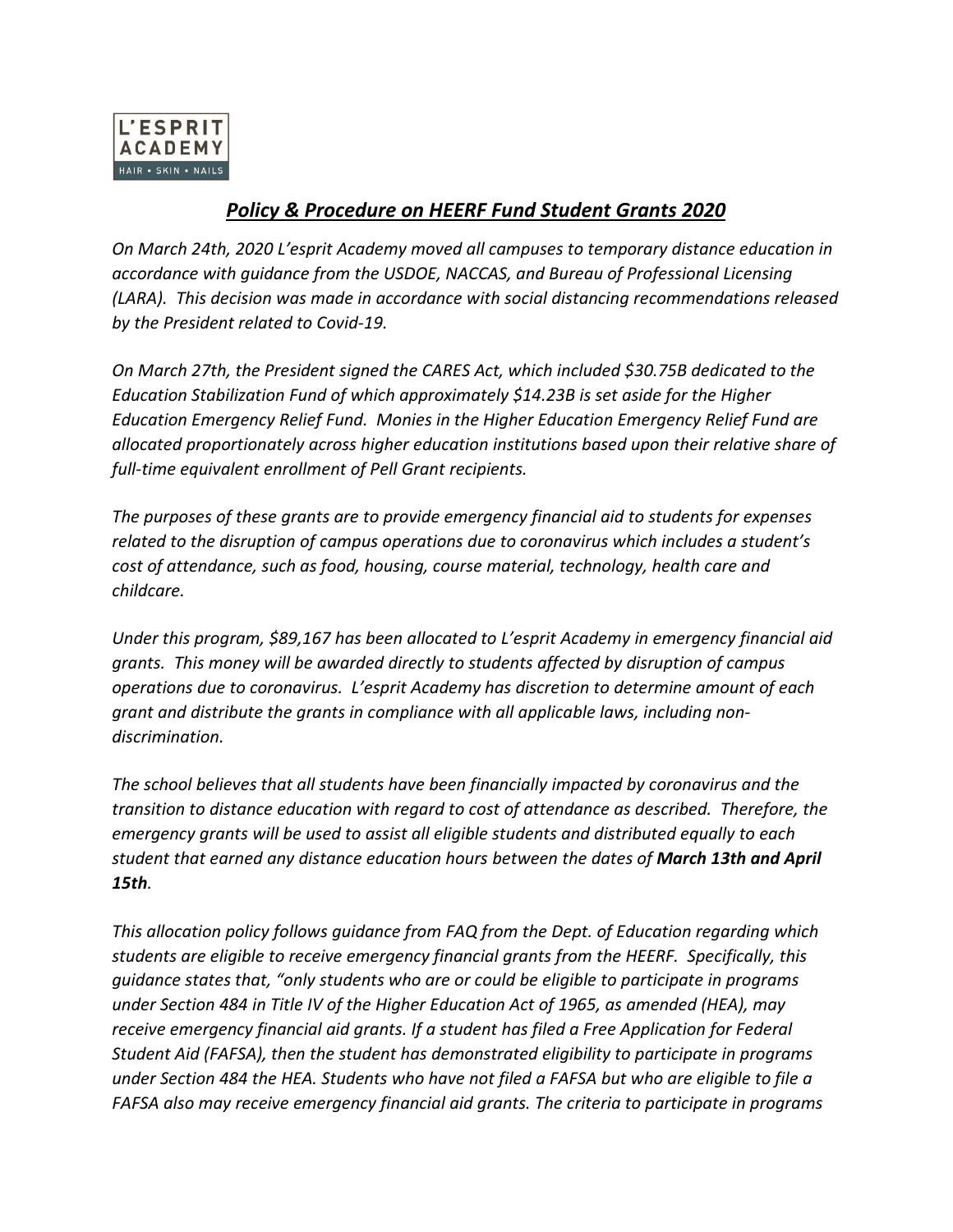*under Section 484 of the HEA include but are not limited to the following: U.S. citizenship or eligible noncitizen; a valid Social Security number; registration with Selective Service (if the student is male); and a high school diploma, GED, or completion of high school in an approved homeschool setting."*

*Allocation Funds to Students: Grant monies will be divided equally among all students that earned any distance education hours between dates of March 13th and April 15th. The school has identified 125 eligible students based on this criteria. If the final list of eligible students remains at 125, each student will receive \$713.34. This amount is subject to change based on the final student allocation list after all possible students have been fully screened for eligibility.*

*Should any students decline or be deemed ineligible for funds, any outstanding funds will be distributed equally among future starting students that were not included in the original*  allocation but did clock any distance education hours after April 15th and July 15, 2020. *We have identified 73 students in this group; these outstanding funds of \$30,673.12 will be divided equally among all students in this cohort.* 

- 1. One hundred percent of this first allocation must be used exclusively for student emergency financial aid grants. The first portion for student relief is \$89,167.
- 2. Engage the institution's financial aid office, student services team, and other senior leaders to guide this important work. Business office and support staff to be used.
- 3. Create a separate interest-bearing depository account for the emergency financial aid grants with a bank insured by the Federal Deposit Insurance Corporation or the National Credit Union Administration. Include the phrase federal emergency grant funds in the name of the account. Interest earned on the funds should be repurposed as emergency financial aid grants to students. This process will enable an institution to reject any allegations of using/co-mingling such funds with the school's general operations. Some institutions have inquired if they can use an existing account, such as one that already handles student disbursements. We discourage this simply to protect an institution from any accusation of using such grants intended for students for other purposes.
- 4. Create a form (not a contract) of award or attestation that articulates to the student the exact amount of the emergency financial aid grant he or she will receive. If it is given for a specific purpose, include such language. Such an award should have signatures by both the institution's staff person(s) administering the grant program and the student. Include language, to be signed by the student, which both acknowledges receipt of this amount of emergency assistance and serves as a student's commitment to using the funds as stated. Although the CARES Act makes clear these grants must go directly to students, you also want some level of protection for the institution if a student uses the funds for a different purpose. Many institutions are requesting that students complete a